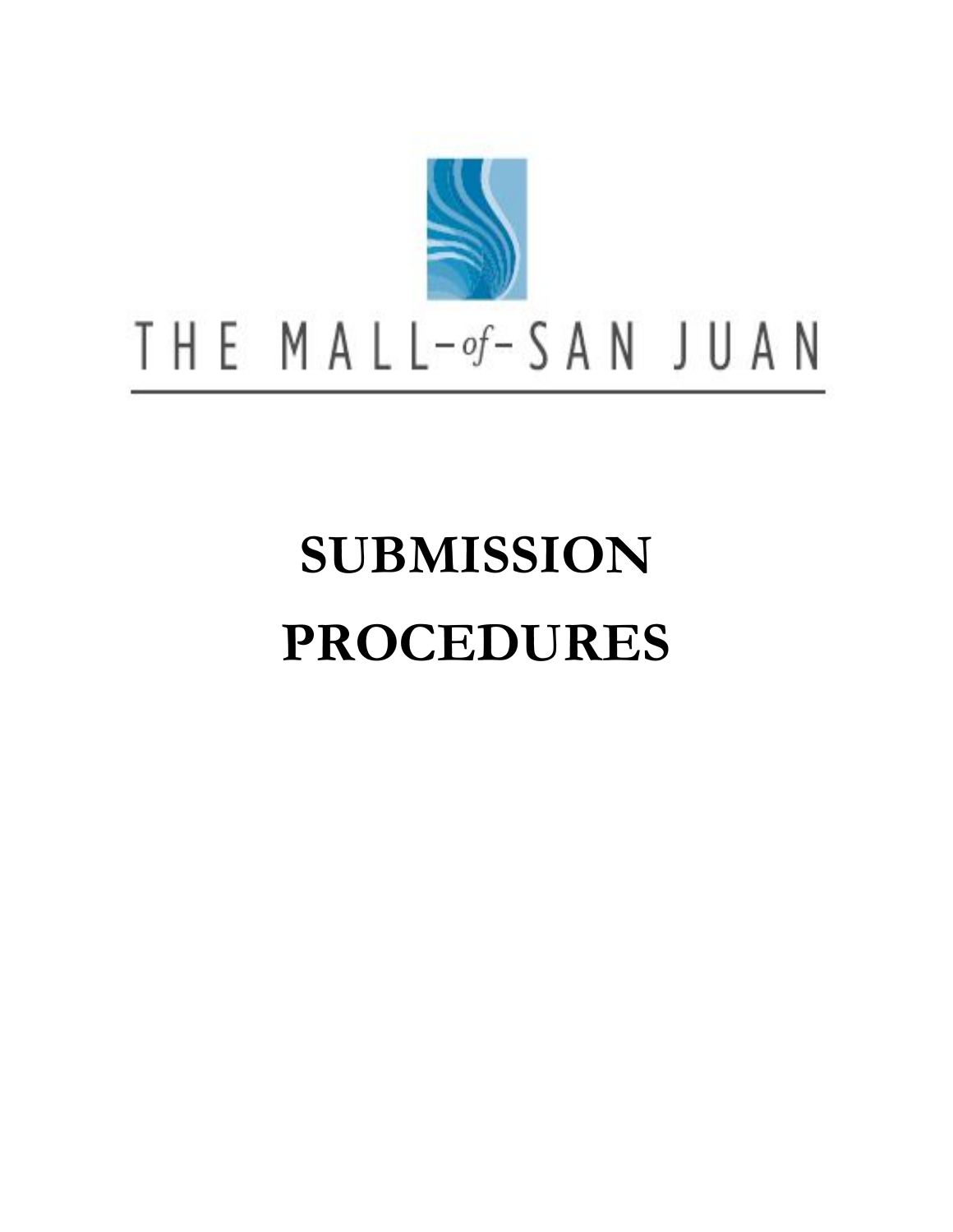

# **Table of Contents:**

| Store Design and Working Drawings           | 3     |
|---------------------------------------------|-------|
| Where to Submit                             | 3     |
| How to Submit                               | 4     |
| What to Submit                              | $5-6$ |
| Landlord Review Comments / Tenants Response | 7     |
| Material Sample Board                       | 8     |
| Sign Shop Drawings                          | 9     |
| <b>Fire Suppression System</b>              | 10    |

**Page**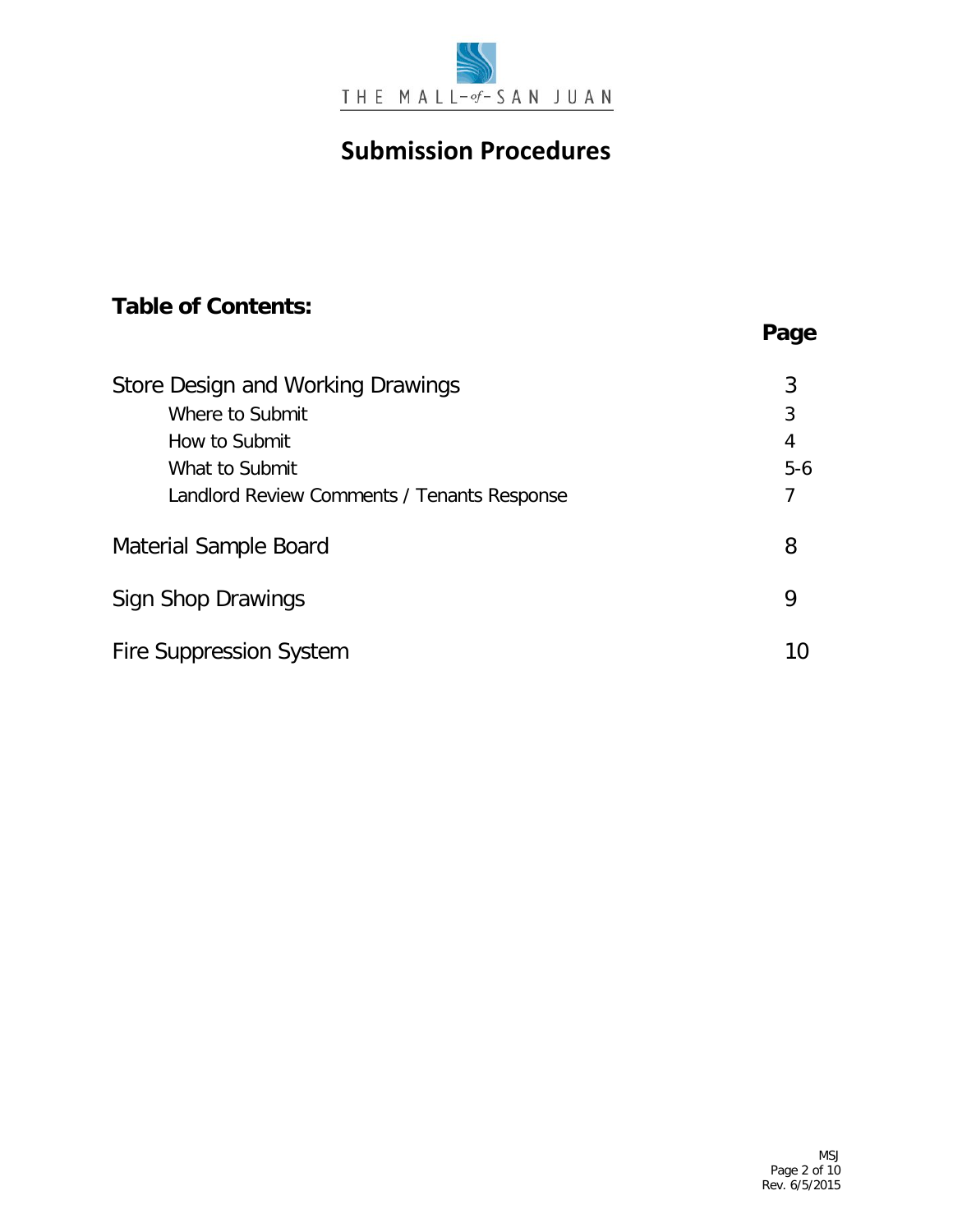

- *The term 'Tenant' may also be used to imply Tenant's Consultants, Contractors, or other Tenant representatives.*
- *Store Design Drawings may also be referred to as Design Drawings or 'DD's'*
- *Working Drawings may also be referred to as Construction Drawings or 'CD's'*

# **Store Design AND Working Drawings**

#### Where to Submit

Visit the tenant coordination website<http://tenantcoordination.taubman.com/> Pick the Center and scroll down to bottom of page and complete the required fields, then click submit file button.

| <b>Submit Drawings for Review</b> |                         |                 |              |                          |  |
|-----------------------------------|-------------------------|-----------------|--------------|--------------------------|--|
| CENTER NAME*                      | SPACE NUMBER*           |                 | TENANT NAME* |                          |  |
| The Mall of San Juan              |                         |                 |              |                          |  |
| FIRST NAME*                       | LAST NAME*              | <b>POSITION</b> |              |                          |  |
| EMAIL*                            | PHONE NUMBER*           | ADDRESS         |              |                          |  |
| COMPANY NAME*                     |                         | CITY            |              | STATE / POSTAL CODE      |  |
|                                   |                         |                 |              | * REQUIRED FIELDS        |  |
| File upload                       | ${\bf Submitted\ Type}$ | J               |              | Browse                   |  |
|                                   |                         |                 |              | *FILE SIZE LIMIT IS 50MB |  |
|                                   |                         |                 | Submit file  |                          |  |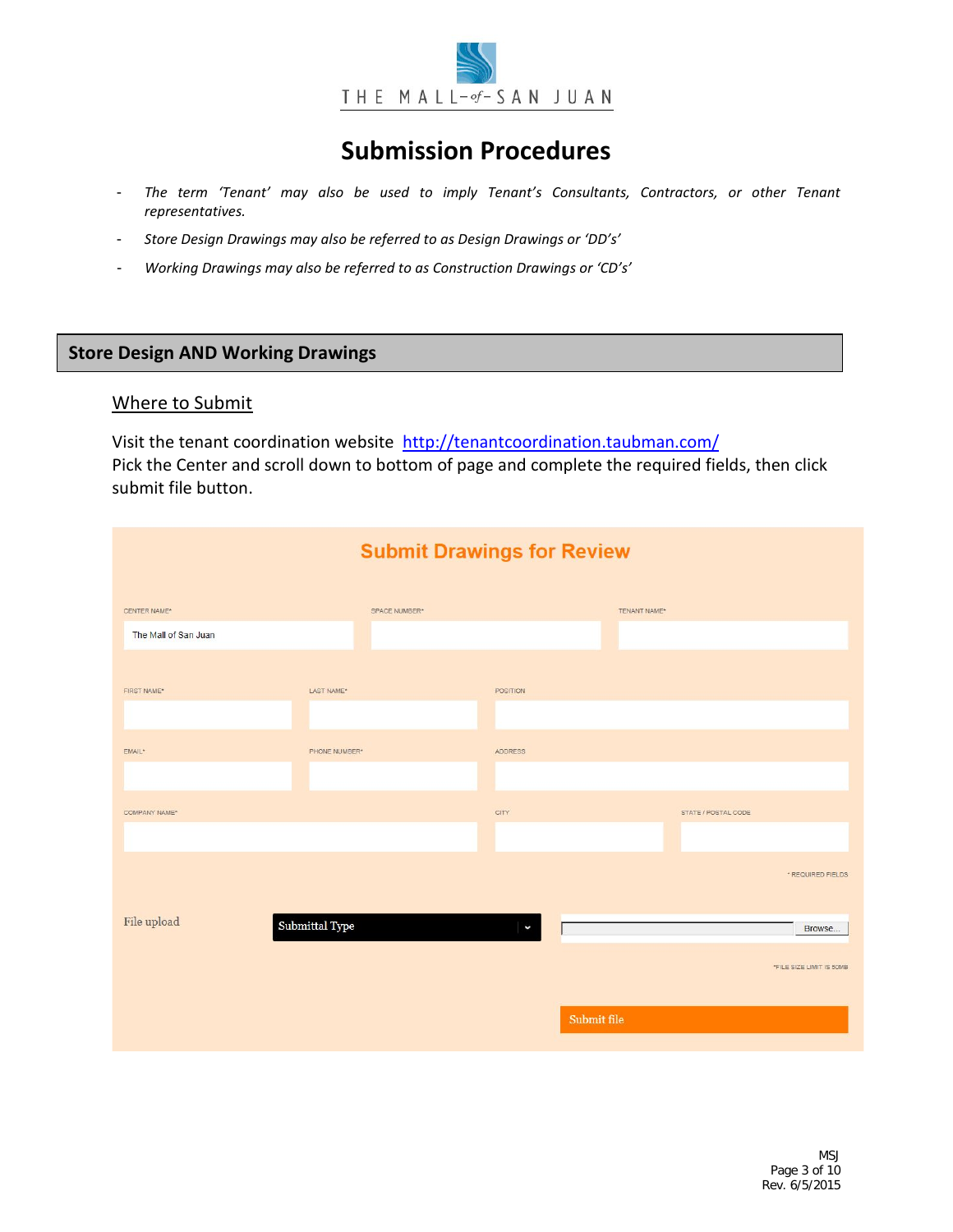

## How to Submit

We are now using **Newforma Project Center** software to process design packages, receive tenant submittals and complete plan reviews.

Tenant submittals will be uploaded to **Newforma Info Exchange. Info Exchange** is the external facing website of New Forma that is used by external partners to access project content and facilitate the transfer of files without the limitations of email or FTP.

In order to access Info Exchange, **Tenant's must contact the MSJ project assistant, Kristina Haralampopoulos (kharalampopoulos@taubman.com), include all contact info and request that they are added to the project team.** Once added to the team, you will receive an email inviting you to use the Info Exchange project website. The email includes your login credentials. Users will log on to Newforma (via Info Exchange) to upload their DDs and CDs. Please note, if you are attempting to upload your drawings for Landlord review on the Tenant Coordination website for The Mall of San Juan [\(http://tenantcoordination.taubman.com,](http://tenantcoordination.taubman.com/) Mall of San Juan, Space Layout & Project Drawings (new window)) you will be re-directed to Info Exchange.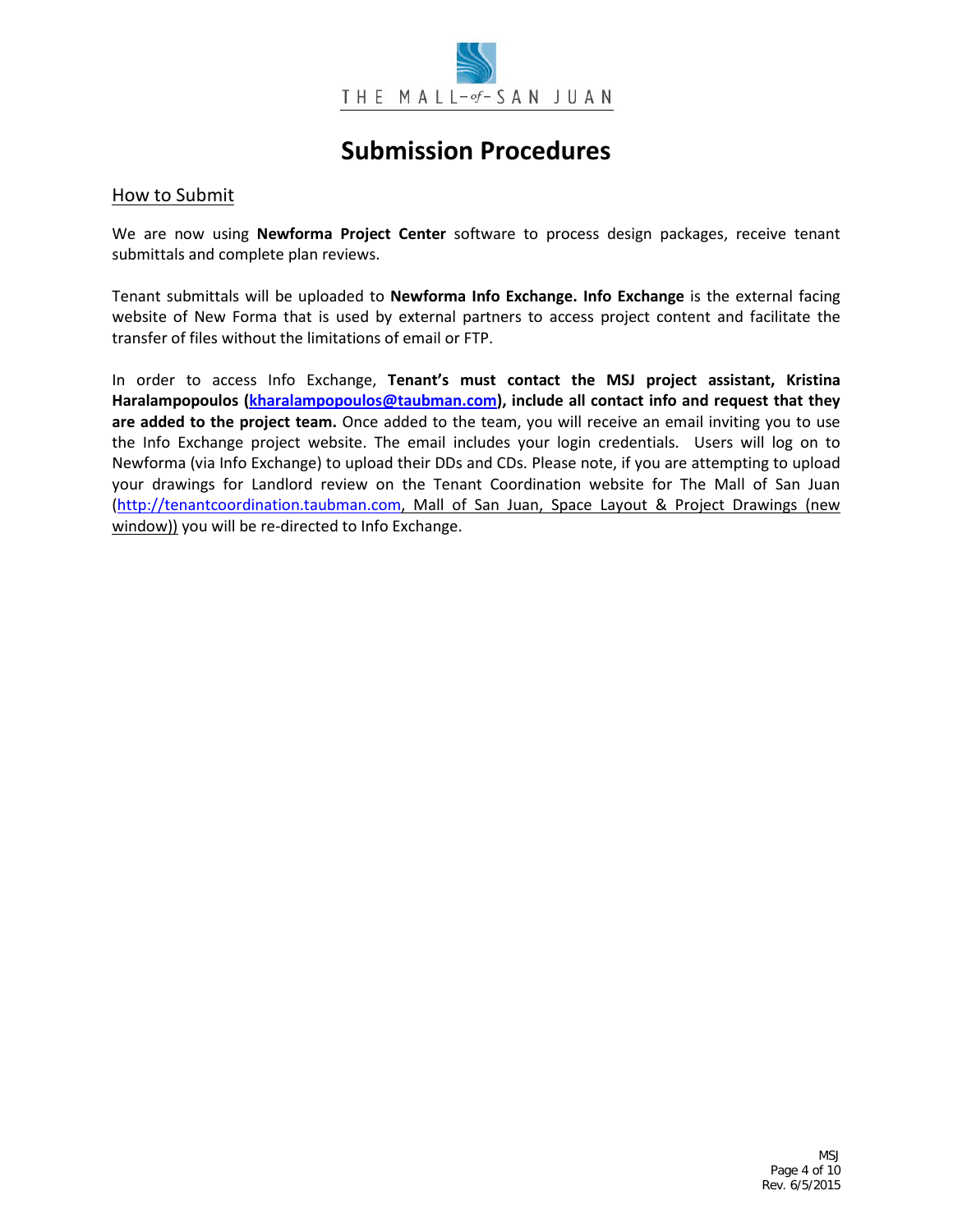

## What to Submit:

## *Store Design Drawings (DD's):*

Unless specified otherwise in Tenant's lease, the submission of DD's to Landlord, any resubmissions as may be required by Landlord, and Landlord's written approval of the DD's shall be a precondition to the preparation of Working Drawings and Specifications by Tenant

- 1. Tenant shall submit to Landlord one (1) set of DD's prepared by a qualified architect specializing in retail design, in electronic format, showing intended design character and finishing of the Leased Premises. The DD's shall comply with the design criteria of the development and shall set forth the requirements of Tenant within the Leased Premises. Said drawings shall include but not be limited to the following:
	- Merchandising layout of the space: merchandise allocations and fixture locations, both permanent and movable.
	- Architectural design of the space, including storefront: floor plans, reflected ceiling plans and elevations, including sign(s), sections and complete fixturing information, material selections and finishes, including color and material sample boards.
	- Mechanical system: basic equipment to be used and its position and capacity, duct distribution system and diffuser locations.
	- Electrical system: floor and reflected ceiling plans showing outlets, type of lighting fixtures, other electrical equipment contemplated and location of panelboard(s), switchboard(s) and projected electrical loads.
	- General demolition plan.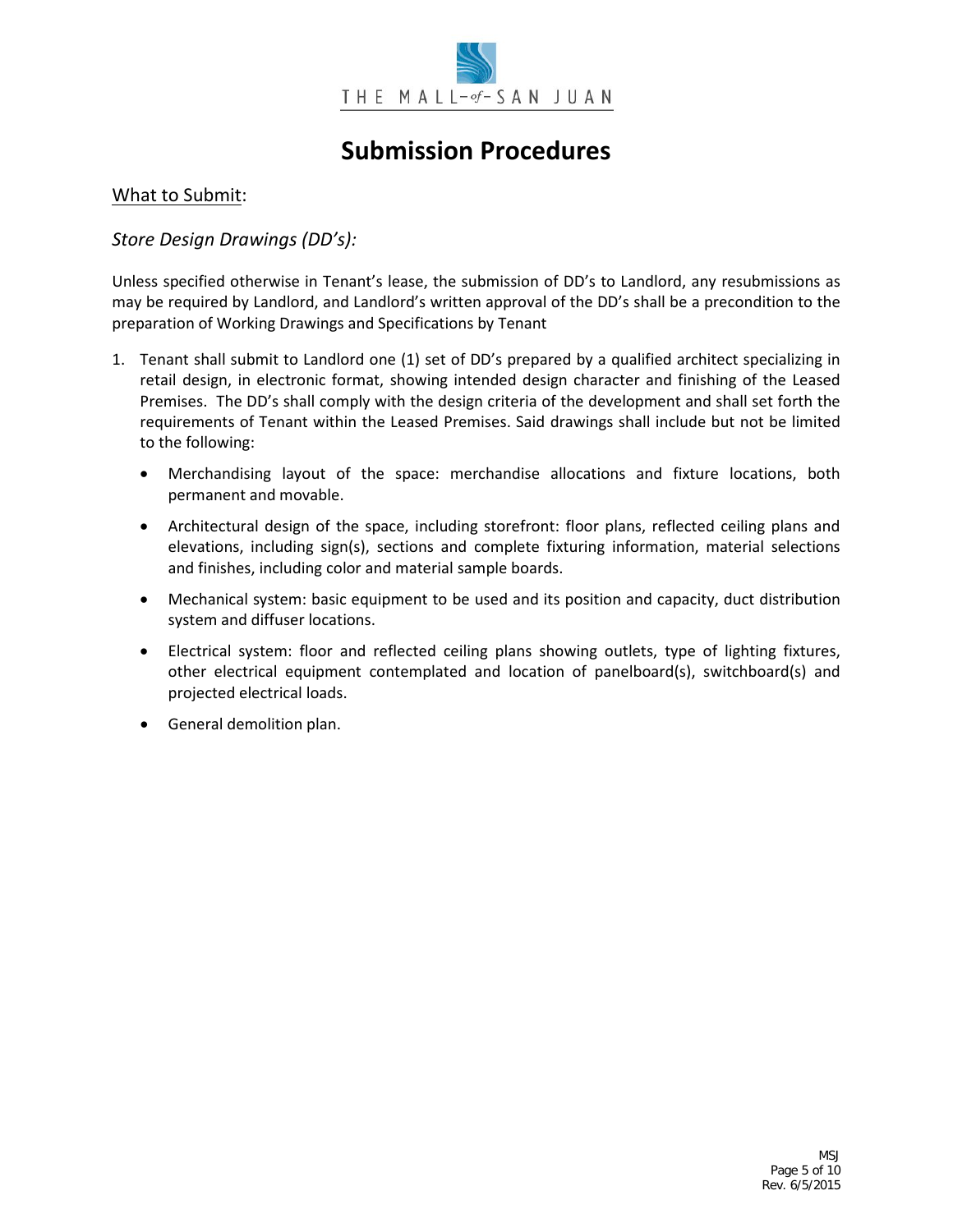

# What to Submit (cont.)

# *Construction (Working) Drawings and Specifications (CD's):*

Immediately following the date on which DD's bearing Landlord's approval are returned to Tenant, the Tenant shall commission an architect registered in the County where the project is located for preparing CD's and Specifications for the Tenant's leased premises. CD's shall be prepared to comply with lease data sheet and Landlord's construction criteria, and shall adhere to the DD's as approved by Landlord.

- 1. Tenant shall submit to the Landlord for review and approval one set of complete CD's and Specifications, electronic format. The following information is required:
	- Key Plan Showing Location of Leased Premises
	- Floor Plan
	- Reflected Ceiling Plan with Lighting Layout
	- Storefront Elevation, Section, and Details
	- Typical Interior Transverse and Longitudinal Sections
	- Interior Elevations
	- Details of Special Conditions and Architectural Features
	- Door Schedule and Related Details
	- Hardware Specifications or Schedule For All Hardware
	- Finish Schedule, materials sample board (see page 7)
	- Fixture Plans and Details (Photographs, catalog cut sheets, drawings, etc.)
	- HVAC Plans
	- Special Details
	- Electrical Plans
	- Special Details
	- Riser Diagram
	- Lighting Schedule (Submit Fixture Cut Sheets)
	- Plumbing Plans
	- Fire Protection Plans
	- **Specifications**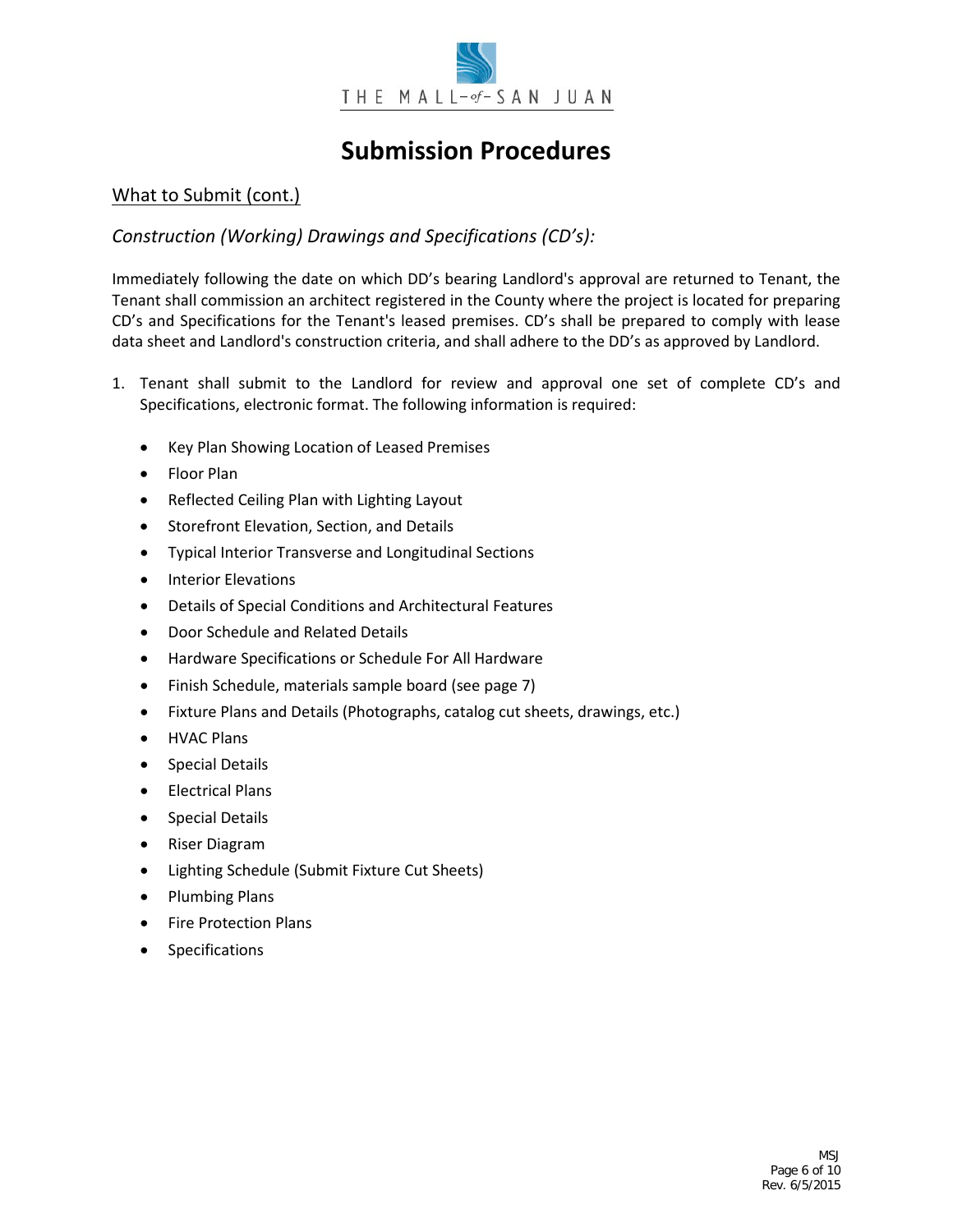

# Landlord Review Comments and Tenant's Response

*Store Design Drawings (DD's):*

After review of DD's, Landlord shall return to Tenant, by uploading to Newforma/Info Exchange, one (1) set of prints of DD's with Landlord's modifications and/or approval. If DD's are returned to Tenant with modifications, but not bearing Landlord's approval, said DD's shall be immediately revised by Tenant and resubmitted to Landlord for approval within ten (10) days of their receipt by Tenant. Landlord will endeavor to review and return DD's within seven (7) days of receipt by Landlord.

## *Construction (Working) Drawings and Specifications:*

Unless specified otherwise in Tenant's lease, all CD's and Specifications prepared by Tenant's Architect shall be submitted by Tenant, in the form of one (1) set to Landlord within twenty-one (21) days from receipt by Tenant of Landlord's approved DD's. Any required revisions to such CD's and Specifications shall be prepared and resubmitted by Tenant to Landlord within ten (10) days of receipt of notice from Landlord. Any revisions to the approved CD's must be approved in writing by the Landlord before commencing work. Landlord will endeavor to review and return CD's and Specifications within fourteen (14) days of receipt by Landlord. **Construction is NOT allowed to begin until Tenant's drawings are approved and space has been delivered.**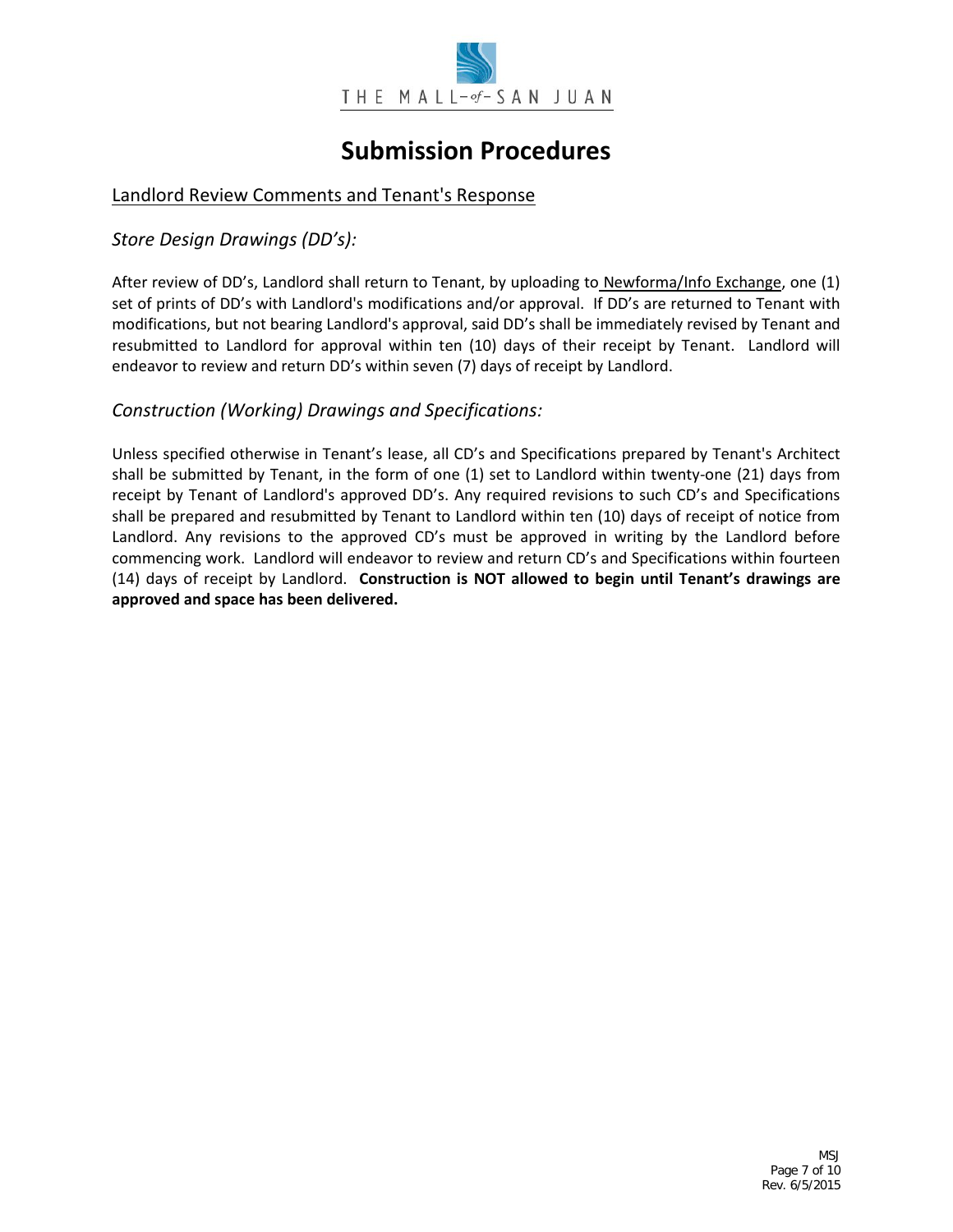

## **Material Sample Board**

## When to Submit

Tenant shall submit its Material Samples Board, for Landlord's approval, upon submitting CD's.

## What to Submit

Tenant shall submit an 11" x 17" material finishes board (an actual board, no images). Labels on materials board shall match the proposed materials shown on the Finishes Schedule on Tenant's CD's. In addition, Tenants must provide either photos of finishes from a comparable existing store or renderings of the finishes for the proposed store with their submittal.

## How to Submit

Material sample board shall be submitted, by mail, directly to the Tenant Coordinator. See the General Information document for contact information.

## Landlord Review Comments and Tenant's Response

After review of Material sample boards, Landlord shall return to Tenant, by email attachment, one (1) photo copy of material sample board with Landlord's modifications and/or approval. If Material Sample Board is returned to Tenant with modifications, but not bearing Landlord's approval, said Material Sample Board shall be immediately revised by Tenant and select materials resubmitted to Landlord for approval within ten (5) days of their receipt by Tenant. Landlord will endeavor to review and return comments regarding Material Sample Board within seven (7) days of receipt by Landlord.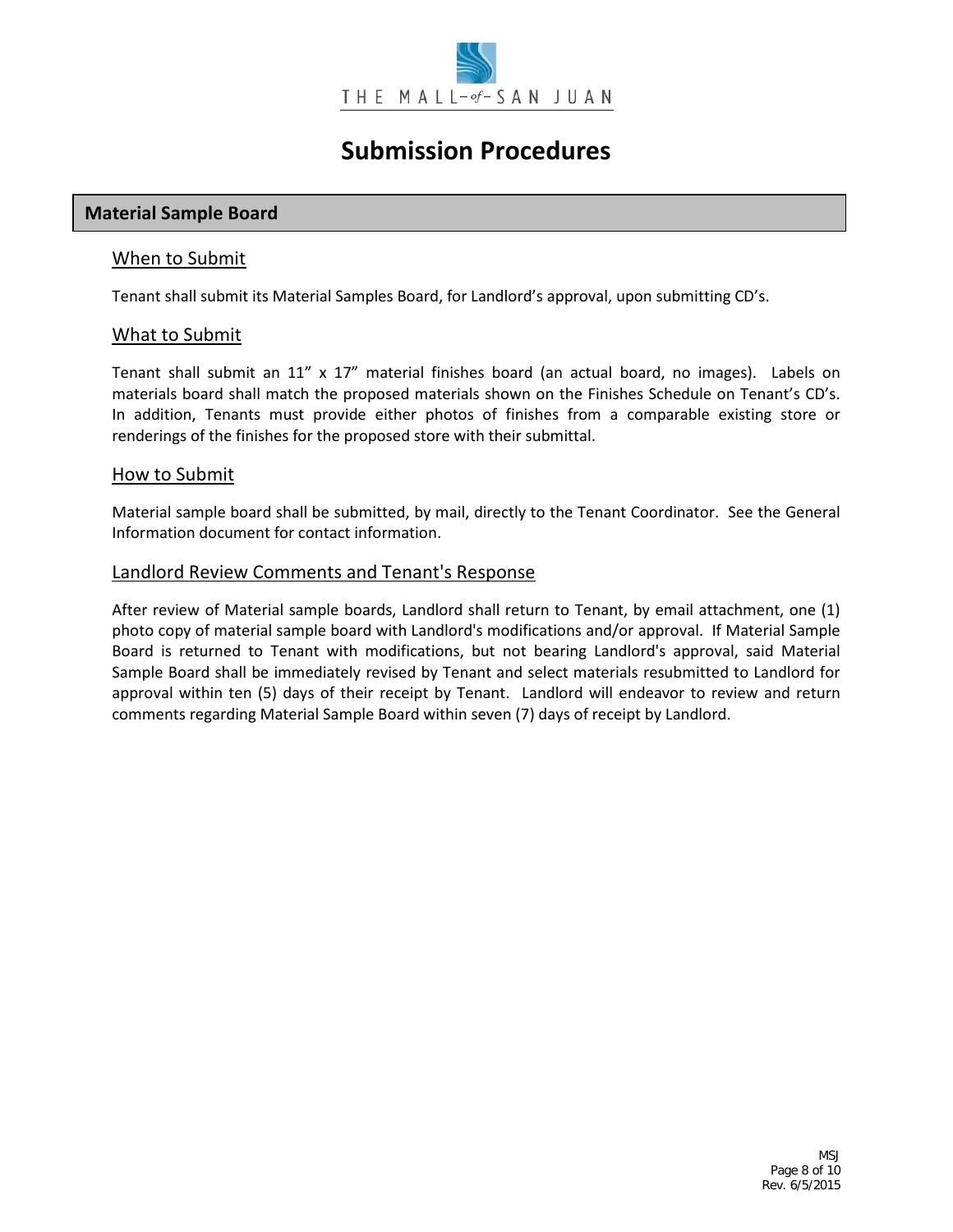

## **Sign Shop Drawings**

#### When to Submit

Tenant shall submit its Sign Shop Drawings and specifications, for its primary storefront sign, for Landlord's approval, AFTER Landlord approval of Tenants Construction (Working) Drawings, and prior to fabrication of Tenant's sign.

#### What to Submit

Such drawings shall show location of sign on storefront elevation and section drawings and shall clearly indicate color, materials, attachment devices and methods, dimensions, construction details, illumination details, and electrical power requirements and connections. See sign criteria on Tenant Coordination website for Mall of San Juan.

#### How to Submit

Sign Shop Drawings submitted, by email attachment, directly to the Tenant Coordinator and MSJTC@taubman.com. See the General Information document for contact information.

#### Landlord Review Comments and Tenant's Response

After review of Sign Shop Drawings, Landlord shall return to Tenant, by email attachment, one (1) set of prints of Sign Shop Drawings with Landlord's modifications and/or approval. If Sign Shop Drawings are returned to Tenant with modifications, but not bearing Landlord's approval, said Sign Shop Drawing shall be immediately revised by Tenant and resubmitted to Landlord for approval within ten (5) days of their receipt by Tenant. Landlord will endeavor to review and return DD's within seven (7) days of receipt by Landlord.